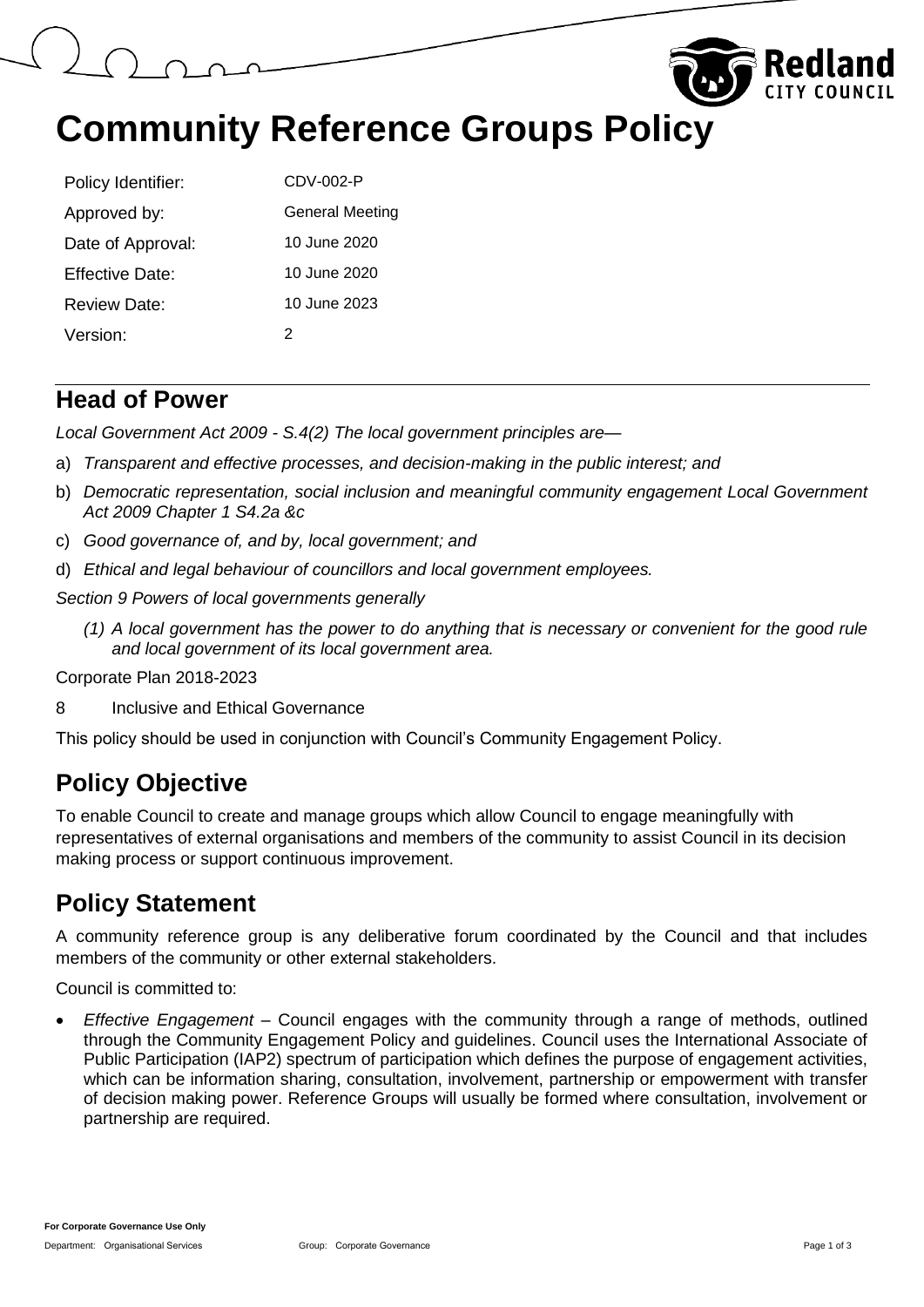# **Community Reference Groups Policy**

- *Engaging with Groups to contribute to good decisions* where it will assist Council to make more informed decisions and/or achieve better outcomes, Council may form groups to seek input from outside the organisation. These groups can provide feedback and advice to Council and in some cases may partner with Council to progress particular pieces of work.
- *Transparency* Council will be open and transparent about the creation, existence, purpose and arrangements for any groups established for the purpose of engagement with external individuals or organisations. A list of all groups will be published on Council's website.
- *Good governance* All groups will have effective governance arrangements in place to ensure clarity of purpose and a consistent approach to the management of the groups. Advisory Committees are excluded from this policy, because they are governed by specific provisions under the *Local Government Act 2009*. Community development and capacity building activities are governed by Council's Community Development Practice Guidelines and are also excluded from this policy.

### **Definitions**

| Term                             | <b>Definition</b>                                                                                                                                                                                                                                                                                                                                                                                                                                                                                       |
|----------------------------------|---------------------------------------------------------------------------------------------------------------------------------------------------------------------------------------------------------------------------------------------------------------------------------------------------------------------------------------------------------------------------------------------------------------------------------------------------------------------------------------------------------|
| <b>Community Reference Group</b> | Any deliberative forum coordinated by the Council and that includes members of<br>the community or other external stakeholders. This does not include Council<br>volunteer groups (eg Bushcare workers or Art Gallery workers) or groups<br>established for the purpose of community development or capacity building<br>which are managed under the Community Development Practice Guidelines for<br><b>Building Strong Communities.</b>                                                               |
| <b>Terms of Reference</b>        | Describes the purpose and structure of a project, committee, meeting,<br>negotiation, or any similar collection of people who have agreed to work together<br>to accomplish a shared goal.<br>A Terms of Reference is required for each group, unless they are managed<br>under the Community Development Practice Guidelines. These groups may not<br>have a formal terms of reference, particularly if they are short term or newly<br>formed, but will still need to have a clear purpose statement. |

#### **Associated Documents**

International Association for Public Participation (IAP2) spectrum, core engagement values

Twyford et al. (2006). *Beyond public meetings: connecting community engagement with decision - making.* Vivian Twyford Communication Pty Ltd.

Community Engagement Policy [\(A196571\)](https://edrms-prd.rccprd.redland.qld.gov.au/id:A196571/document/versions/published)

Community Engagement Guideline [\(A214585\)](https://edrms-prd.rccprd.redland.qld.gov.au/id:A214585/document/versions/published)

Community Development Practice Guidelines for Building Strong Communities

### **Document Control**

Only Council can approve amendments to this document by resolution of a Council Meeting, with the exception of administrative amendments which can be approved by the relevant ELT member. Refer to *Policy Instrument Development Manual* for an explanation on administrative amendments [\(A4063988\)](https://edrms-prd.rccprd.redland.qld.gov.au/id:A4063988/document/versions/published).

Any requests to change the content of this document must be forwarded to relevant Service Manager(s).

Approved documents must be submitted to the Corporate Meetings and Registers Team for registration.